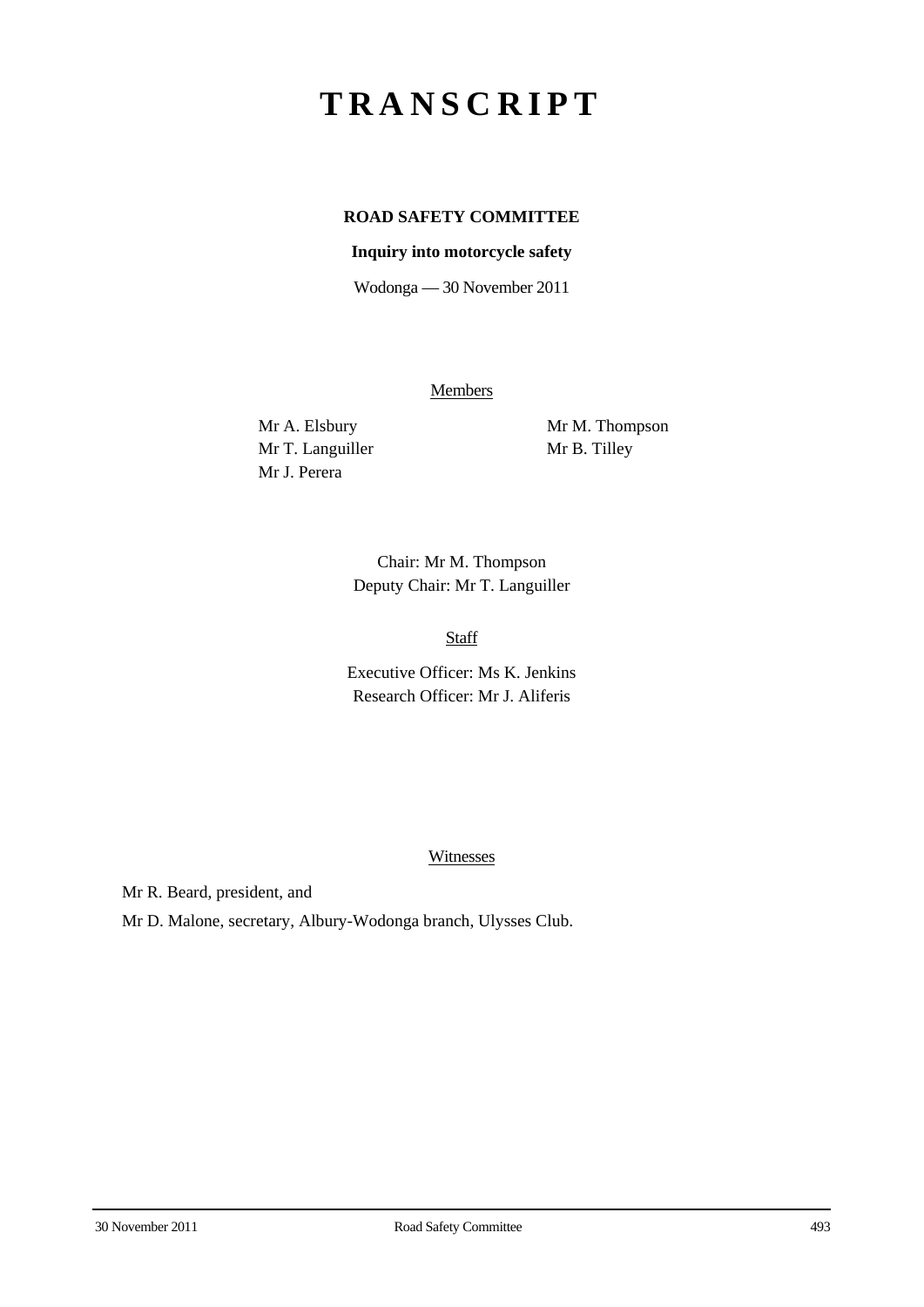**The CHAIR** — Welcome to the Victorian parliamentary inquiry into motorcycle safety. We are taking evidence from the Albury-Wodonga branch of the Ulysses Club, and we have with us Mr Des Malone and Mr Rex Beard. You will get a copy of the transcript of your commentary today. We invite you to correct any typographical errors and return it. It will then be placed on the web. Evidence taken today is broadly on the public record. If there are any comments you with to make in camera or confidentially, we are in a position to do that. Thank you for taking the time to appear. We have met with a number of club members from other regions of Victoria. We look forward to your contribution. I invite you to speak to your submission.

**Mr MALONE** — I am what you would call a novice and returning motorcyclist. I had been driving coaches for 20-odd years. Then a friend of mine, a parish priest, had three motorbikes and said, 'I have to sell the little one', so I bought the little one. It was a 250. Then I had to go through the procedure of going through the licensing. I have now had about five motorcycles and have been riding for about 11 years. In that time, through the BMW Motorcycle Club of Victoria and the Ulysses Club, I have received the safety rebate three times.

I did a course on superbikes on the track at Winton, which was pretty scary. I then did a very good course in Melbourne called Chequered Band with a one-on-one police instructor. Chequered Band was the name of the operator; I cannot think of the police instructor's name. It included videos, road rules and hill starts in Keilor and finished with radio-controlled helmets between him and me while on Mount Alexander Road at 5.30 on a Friday night. He would say, 'It wouldn't be advisable to pass that tram now'. It was very good for me, as a country rider, to give me confidence riding in the city, which I do not do very much. The last course was two years ago with Honda training at Oran Park for a Ulysses AGM up in Sydney. A group of about 25 of us did this particular course riding around Oran Park with about six instructors from HART.

All of those have given me, being an older person with bus driving skills, an attitude of safety by watching for people looking through windscreens and just checking out what is happening and, of course, all the rider protective gear all the time. There is no way I would get on a motorbike without the right gear on. Being an older person — I am 70 years of age now — I have done that sort of thing.

With our club, we have club rides. I am usually tail-end Charlie because I am the oldest and the slowest. I have to pick up various people and just see how things are going. Last Sunday I followed a fellow who is returning to riding on a 250; there was no problem at all staying behind him doing 85 or 90 and making sure he did the right thing at corners and things like that. The lead people would be way ahead and perhaps would wait for us at certain spots to assemble things. This is what I can contribute as a Ulysses member and as a BMW member to the road safety thing.

I have spent a lot of time reading some of the submissions to the parliamentary inquiry. The 70-page Ulysses one was a bit of a read. Another that I appreciated was Phil Lemin's from some safety-type thing with an American influence. In fact, an email has come around from Ulysses offering free places to that. I think at our last meeting we had about six or seven fellows who indicated they would like to do that sort of course. The DECA one was interesting. The Maurice Blackburn one was very interesting, because they are the people who sort out all the injuries and bits and pieces like that. The Victoria Police was interesting too. I might disagree with the front numberplates but that seems a minor point compared to what they were saying about graduated licences and checking things too.

**Mr LANGUILLER** — Can I interrupt you? May I call you Des?

**Mr MALONE** — Yes.

**Mr LANGUILLER** — Do you disagree with the front numberplate or do you disagree with identifying the motorcyclist? If there was a check rather than a plate, would you agree with that?

**Mr MALONE** — It is only a minor disagreement.

**Mr LANGUILLER** — It is just to clarify what is the disagreement.

**Mr MALONE** — Having to pay the toll when I ride my motorcycle through Sydney does irk me. I am happy to use the e-tag on my windscreen in Victoria, but that is New South Wales versus Victoria, isn't it? I would say that the complementary thing would certainly be my V/Line coach driving and all that sort of stuff and town driving and the awareness skills I have of observing and watching what is happening, what could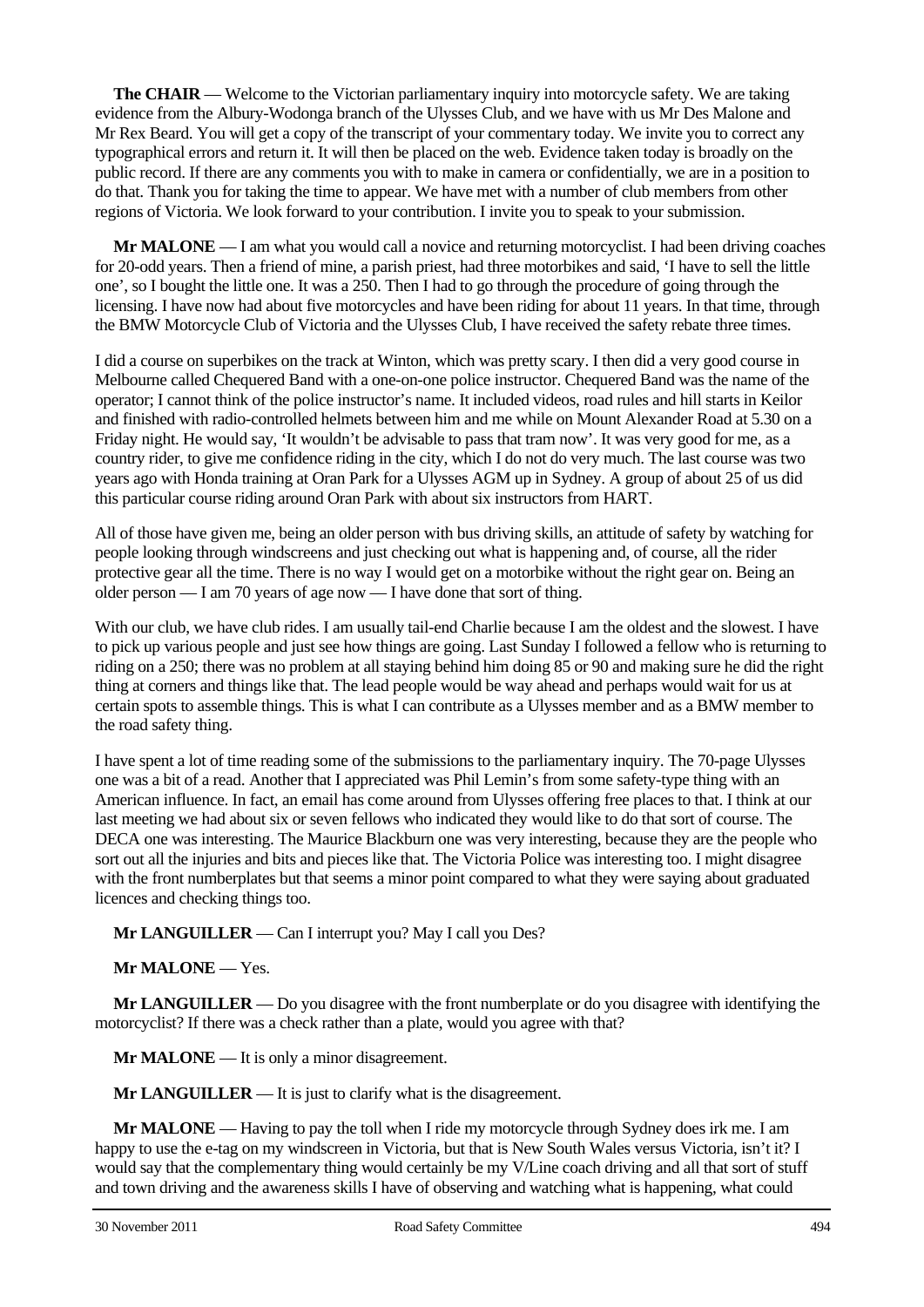happen and certainly staying back. They affect my motorcycle riding and I can appreciate the two skills. I have done driving courses in all those as well. I am the tail-end Charlie.

**The CHAIR** — As a committee, we would be very pleased to book you for our next bus trip, Des.

**Mr MALONE** — I am not doing winery walkabouts now. I have done seven of those. I will take my mates. Would you like a town run this afternoon? I start at 2 o'clock.

**The CHAIR** — In a bus or on a bike?

**Mr MALONE** — No, a bus.

**Mr ELSBURY** — We only have 5 minutes.

**Mr MALONE** — It would cost you a fair bit. It is \$1 for a pensioner; \$2 for you!

**The CHAIR** — Very good. Rex, would you like to speak?

**Mr BEARD** — Yes, I would. My name is Rex Beard and I am the president of the Albury-Wodonga branch of the Ulysses Club Incorporated. I have held that position now for five years. I have been a member of the club for eight or nine years, and in that eight or nine years I have seen a lot of changes. As president I am entitled to sit on every one of our subcommittees, which I do. I think over the last few years our branch has come a long way regarding safety. It is like everything else, there are a cross-section of views — a divergence there. We have some members who are in their forties and we have some members who are riding in their very early eighties, and across that we have a lot of different attitudes to riding. The 40-year-olds want to scoot along a bit quicker than the 80-year-olds.

We also have skill levels where someone is quite happy sitting along at 110 or 120 and someone might wobble along at 80 or 100 kilometres an hour. It creates a few problems on our rides, but over the last couple of years I think we have come a way because we are always talking about safety when there is a bit of a pickup and some members are complaining. When I said before — when I interjected — about what some people will do on two wheels that they will not do on four wheels, it is a constant reminder to branch members that it is a good idea to adhere to the road rules — unbroken white lines on winding roads et cetera — because while we are on the wrong side of the road it puts us at risk from oncoming traffic. If I could just relate one instance: we happened to be having a ride and we were travelling on the Happy Valley Road from Dederang to Myrtleford. I was at the rear of the ride and I also had my trailer on. I had about 19 bikes in front of me. With that we had a group of riders infiltrate our ride.

We were happy doing 80 kilometres an hour on that section of road and we had a couple of guys go through the ride very fast. Because I had my trailer on I made it very difficult for the rest of these other riders to go through our ride and upset us. As soon as we got to Myrtleford and I happened to see a police car, I made a note that these riders were behaving badly. Having said that, one of our older riders came up to me as soon as we hopped off our bikes and complained about our riders carrying on in such a fashion. I had to reassure him that it was not our riders, it was just another group of riders who happened to be going down the same length of road that we were. However, they were behaving badly, if you want to use that term.

My point there is that some guys tend to think that because they have the power of a motorcycle, which is exaggerated when compared to a car, they have an ability to pass somebody in a short distance and at great speed. I have just lost my way there a little bit, but I just related to this older rider in our group that it was not us and that things would be taken in hand to try to stamp it out. As I said, I spoke to a policeman who just happened to be there and I told him that there was a group riding around and so on.

We do have lots of issues of safety within our branch and it is something that comes up at our meetings almost monthly. We take it seriously. We try to adhere to the road rules in a sensible manner, because it is also the club name that is out there. We do not want to be portrayed as ratbags, whereas the people in here before were talking about middle-aged riders, et cetera. I do not think that is typical of Ulysses. I think that overall our attitude to road safety and road rules is good.

I have to be honest here; I have been very busy for the last couple of months organising a motorcycle show in conjunction with the Wodonga Lions Club. Our branch and the lions club put on this motorbike show on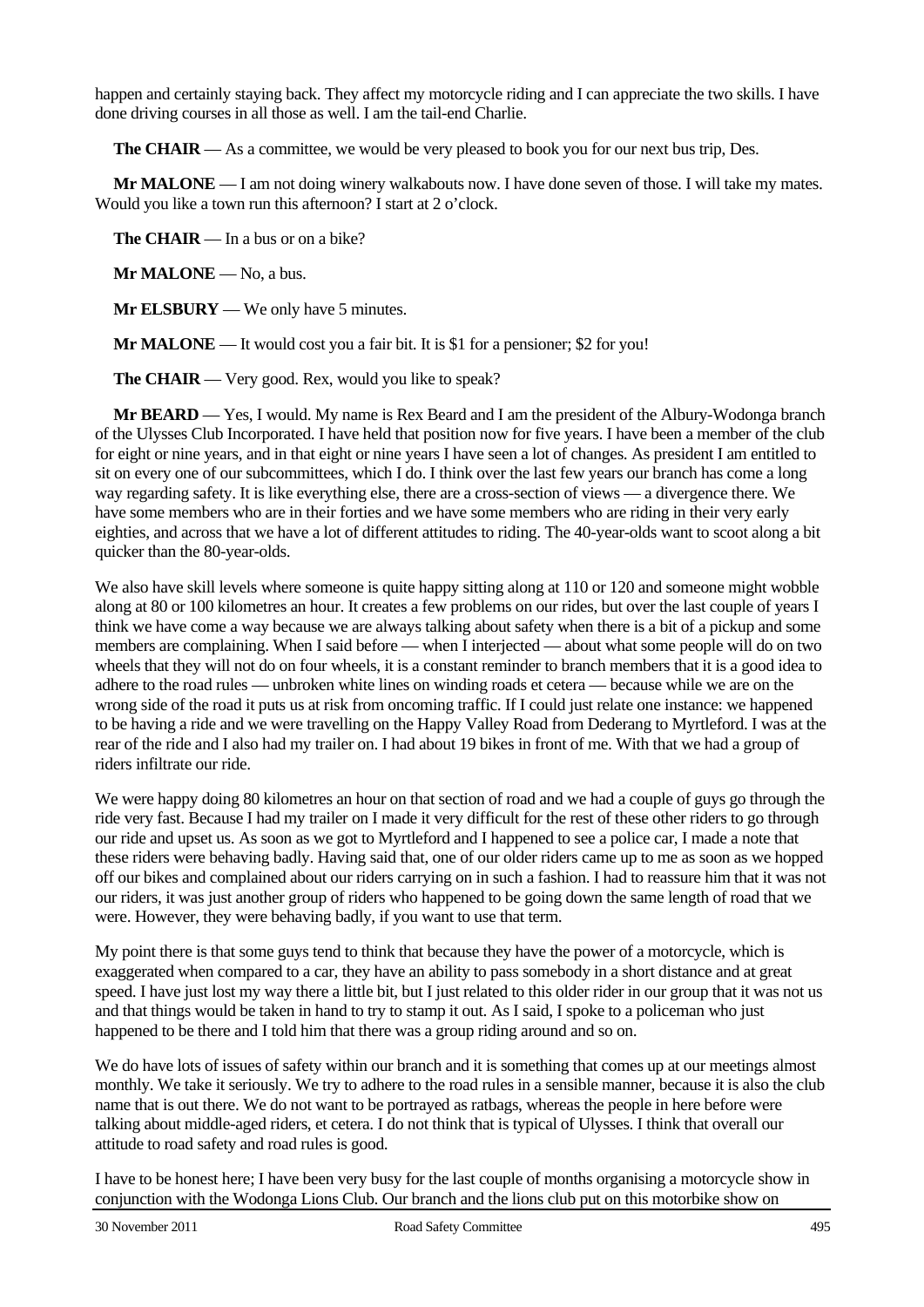23 October. On Saturday 22 October we ran a couple of rides around the district. We tried to put on a movie night on the Saturday. We had Doug Sunderland there on the Saturday night and on the Sunday talking about his experiences. Very early in the piece I approached VicSafe to see if they would come up to our motorbike show, and I was rebuffed by them and told to contact Wangaratta. I forget the gentleman's name, but there is a police officer there on a motorbike. Victoria's token effort was to send up this lone policeman to stand there for the day, to answer a few questions and to field a few inquiries.

**The CHAIR** — I might just make a comment in passing that we met with the Wangaratta police yesterday, and there were some outstanding officers there with extensive motorcycling experience under the guidance of Senior Sergeant Bill Gore.

**Mr BEARD** — I do not have any problem with that. I thank the officer for participating in last year's and this year's show. My comment was that our show is growing. This year we had 276 official registrations for our show and shine. We had 43 trade sites from various aspects of the motorcycle industry and we had 2500 people go through the gate. It presented a perfect opportunity for us, and I think we upheld our end of the bargain with our Ulysses stand in promoting the aims of the club. I think a perfect opportunity was missed by the bureaucracy of the state to participate in this show. Because our branch name is the Albury-Wodonga branch of the Ulysses Club, we got onto some contacts through the Motorcycle Council of NSW. They came on board and gave us a whole heap of brochures relating to protective clothing and a few stickers for the top of the helmet. They also gave us some funding for television adverts during grand prix weekend. We had 22 adverts. That was the week before our show and shine. On the Monday after those television adverts, both my phone and the lions club phone rang off the hook. That put our show right out there. There were quite a few extra inquiries about participating in the show.

We are eternally grateful to the Motorcycle Council of NSW and the RTA for providing funding, stickers and banners et cetera. my point there being that we got nothing from Victoria in that respect. That is probably inexperience on my behalf, maybe, in my approach to the Victorian side of things, but I did make an effort to have a greater exposure from the road safety industry in Victoria.

I do not know how many other branches of the Ulysses Club are participating in this, but it is nice to be able to have an opportunity to speak on some issues. We do not have very much to do with off-road motorbikes here in this branch. There are only a couple of us who have got dirt bikes. It is not really an area that affects our branch too much. But talking about the remoteness of accidents, I do not know, but maybe they could address that with some cautionary information about putting yourself out there at risk in isolated instances. I know that if I was way up in the backblocks, skylarking around, I would want to know if something happened to me how long I might lie on the ground before someone gets to me. If they have only got a Commodore to get up some dirt road in the back of Beechworth, you are in a lot of trouble. I think that is an area that they could push for the likes of us.

We have a lot of motorcyclists that come into this area; they stay in various motels around the district, and maybe some of that information could be pushed out through them in a compulsory brochure with their bill at the end of the day. In the New South Wales southern regions they do a pretty good job of putting out some information about roads and conditions, and various rides. You could perhaps have some maps of rides and the like, and I suppose also safety information as well. I am not sure whether that happens on this side of the river.

**Mr MALONE** — I think there is one for Tumut and then Corryong, and that is as well as one of these things that are put out. Have you seen these ones? On the Hunter regions — they are very well done.

**Mr BEARD** — There is a lot of information that is coming out.

**The CHAIR** — Are these booklets for the secretariat, or would you like to take them back? Are these your copies?

**Mr MALONE** — No, you can have them. They are for general motorcycles. We have got 15 or 20 copies and we give them out at various clubs.

**The CHAIR** — We can pass them through to our secretariat.

**Mr BEARD** — That is only two of several. There are quite a few of them across New South Wales.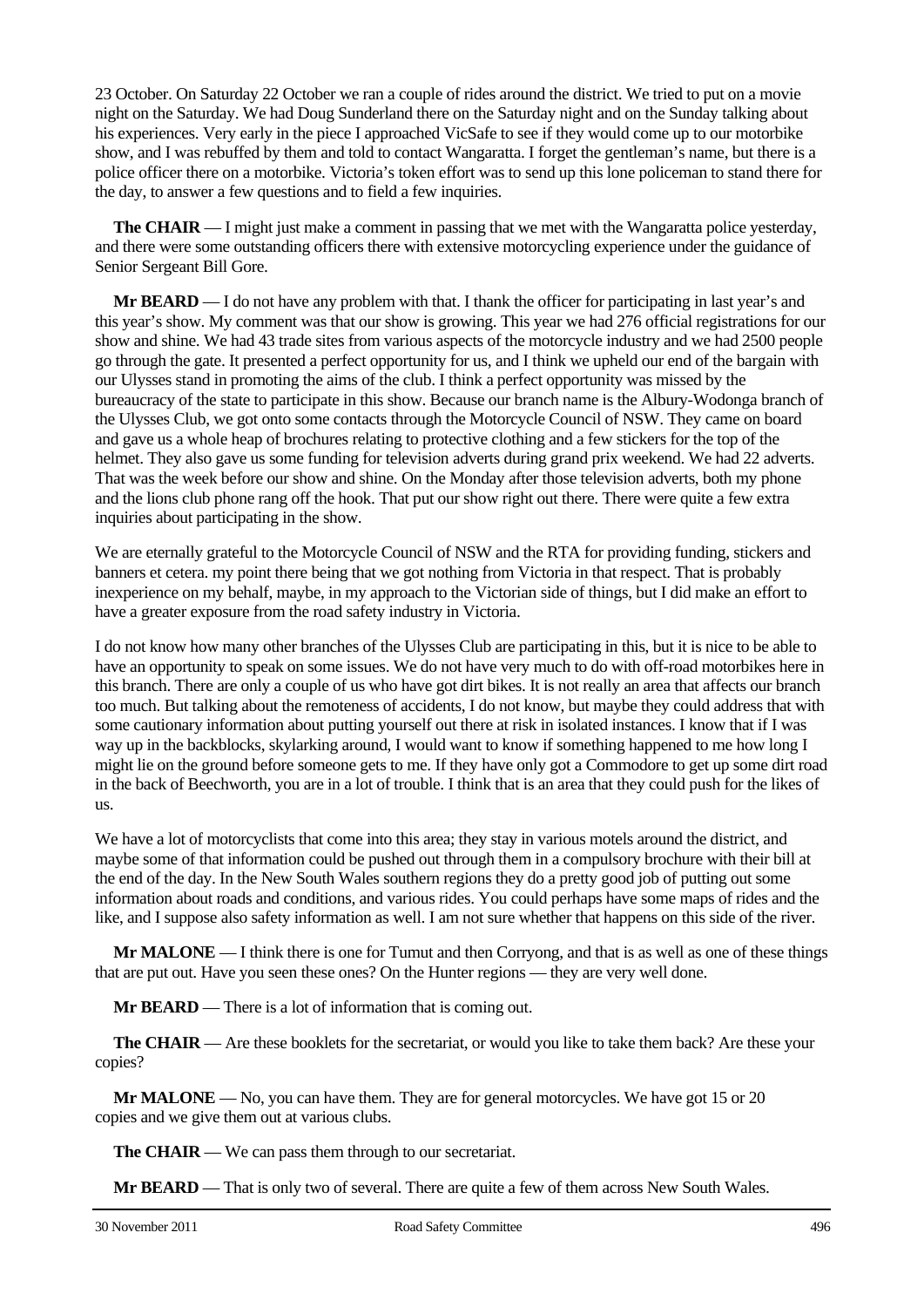**Mr MALONE** — There is definitely a Tumbarumba-Corryong one as well, but I do not know where it is. It is a very popular road, particularly at grand prix time.

**The CHAIR** — Thank you.

**Mr BEARD** — For next year I will definitely be making a better effort to get some involvement from VicSafe regarding our motorbike carnival in October.

**The CHAIR** — I might point out that I think next May there is a motorcycle conference in Melbourne. Is that something you would go to?

**Mr BEARD** — It depends on how much information we get. If we are not made aware of it, we cannot be there. Between the branch we have got 50 very active members, and usually for a retired person if someone has got a bit of an interest and we have received that information we can normally get someone there to participate in it.

**Mr MALONE** — We got early notification from Kylie through the website; I am secretary of the Ulysses, but then we saw the ads in the paper and some of our members asked if we were going and I said we were.

**The CHAIR** — Yes, good.

**Mr BEARD** — You talk about middle-aged motorcyclists coming back, and I suppose that is where a lot of the Ulysses fit that bill of having finished with the midlife crisis and coming back to motorcycling.

**Mr LANGUILLER** — Having finished or having started? Did you say having finished a midlife crisis and then you get onto riding a bike?

**Mr BEARD** — It might be the tail end.

**Mr MALONE** — It depends on how much money you want to spend.

**Mr BEARD** — A lot of these guys do come back to motorcycling very late in life and some of them might not have ridden for a long time. It is a problem because normally they will go out and buy a big motorbike, and sometimes that motorbike is not suitable.

**Mr LANGUILLER** — At this point, can we talk about training: advanced training, additional training, your views on training, is it good, should it be strongly encouraged? What does your club do in terms of encouraging your members to undertake training and at what point? All of that. Can you please take us through it?

**Mr BEARD** — Yes, I will. The Ulysses Club encourages training, and the Ulysses Club will subsidise members to participate in training. I could not tell you exactly what that figure is, but they will give you a reasonable subsidy. They will not pay for the whole course.

**Mr MALONE** — There is a rebate: \$60, I think is paid for the first aid course and the other bit.

**Mr BEARD** — They do make an effort to encourage our members to participate in it. I do not know whether I would say it is ad hoc, but we do get the occasional information that comes down from our national committee about courses. They do not have a timetable as such — we are here in Albury — to say that there might be one on in Wangaratta or Wagga, but we do get information, it is encouraged and it is supervised. I have participated in a couple of them. You have just heard Des talk about a couple he has participated in. I think they are good value for money, and in the course of our meetings it is encouraged that members at least have a think about taking up the option. We cannot always get them to do it, but it is out there and it is encouraged.

**Mr MALONE** — Some of our groups have contacted HART and done particular courses with them with the Ulysses group and some of our BMW ones — off-road people have done the specialised off-road skills with HART — but you need the numbers to go through that. The subsidy, of course, really helps. It is \$60 for the first aid course, which is every three years, and \$60 or \$80 for the rider training course. I would certainly agree with you that you definitely need training.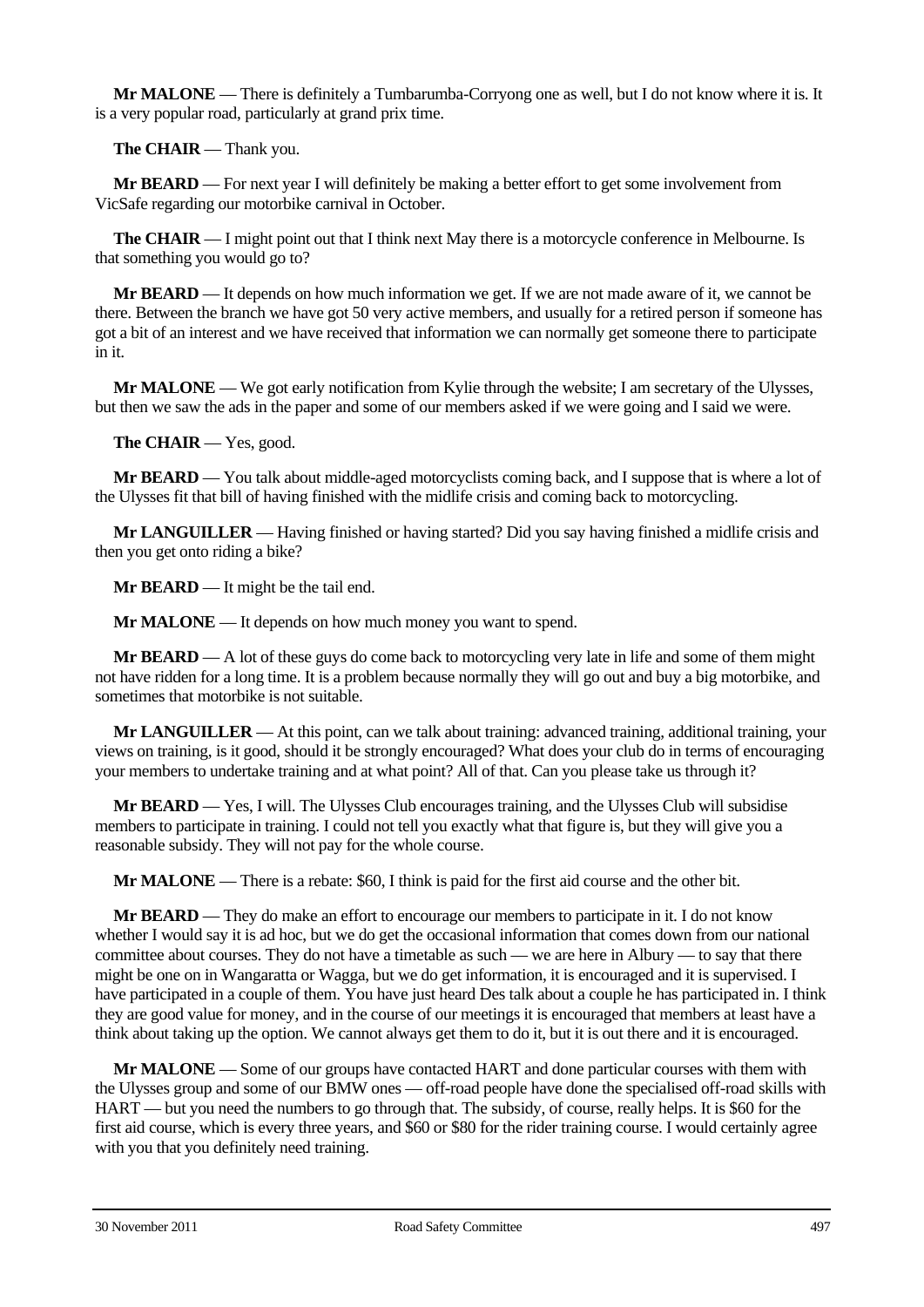**Mr BEARD** — Yes, it is encouraged. When you talk about protective clothing, here in this part of the country where we have extremes of heat and cold, if you have got a fairly substantial jacket and pants, in the peak of summer it is very difficult to ride in that sort of gear. Some guys ride in leather and I have got no idea how they do it. Then during winter you need that extra layer of protective clothing to keep you warm. That, in itself, is an issue.

I have got a pair of jeans with the brand name DriRider, lined with Kevlar. I have given up riding in them in summer because it is just too hot. I encourage everyone in the warmer months of the year to carry a bladder on their back with water or whatever to assist with rehydration because on a motorcycle you are exposed to the elements.

**Mr LANGUILLER** — I am sorry to interrupt, but we heard evidence yesterday when I asked the same question, and I was told very certainly that there is the appropriate gear for summer: trousers, jackets and you name it, and as I understood it pretty much, short of the issue of financial resources and affordability, there should not be any excuses for anybody not to wear protective gear. Is that a fair summary?

**Mr MALONE** — I have got two lots of these Draggin Jeans; a heavy set for winter and a light set which is a khaki colour, and it is quite okay. It is 40 degrees with the bitumen sometimes, it gets a bit hot, but so is coming off too.

**Mr BEARD** — I have a multitude of jackets and pants.

**Mr LANGUILLER** — The reason why I am asking you this question is because in Western Australia, in Perth recently, we heard from FEMA, which is the Federation of European Motorcyclists' Associations, that put a point of view to us, and I am not sure whether it would have the confidence of private individuals — I cannot remember — but I certainly recall the comment made that there are times when wearing certain gear, with the best of intentions in terms of safety, can in itself become an impediment to riding safely. True or false, I do not know.

**Mr BEARD** — I would agree with that.

**Mr LANGUILLER** — I just put that thought to you. It leads on to the other proposition that has been put to us, that we should be making it mandatory, and that is why it is important that you, as riders, explain to us and take us through this issue of whether there is protective gear that can be safely worn or does it in itself become a safety issue because of not being comfortable, because you are overheated, because you dehydrate, or whatever. We are looking into protective gear; I am visiting places and Mr Elsbury has become quite an expert to this committee on the subject. But that is why I am interested in having you explain to us what is the situation in the real world, in the market, so to speak.

**Mr BEARD** — Okay, we only talk about the layers of protective clothing, and when you get to the stage where you are dressed up like the Michelin man, movement becomes an issue, not only your arms and legs, but your digits. Once you have got a substantial pair of gloves on for winter then your movements are restricted there as well, so do you wear a light pair or a heavy pair? On a cold day you want a heavy pair. On a hot day you want a light pair. Just operating the various controls on your handlebars can become an issue.

**Mr LANGUILLER** — If you are in Melbourne you have the four seasons in one day; you have got four pairs of gloves.

**Mr BEARD** — That is very true.

**Mr MALONE** — If you are old, like me, you have got guards on top of the extensions of the guards and heated grips anyway!

**Mr BEARD** — Not everyone has a set of heated grips on their bike. Not every bike comes with that. Protective clothing can be an issue for the pluses and minuses. On a hot day what is the use of being all rugged up in protective clothing if you are not rehydrating yourself? Because you can be on the verge of heat stroke or heat exhaustion and be dressed up adequately, but your mind is not functioning. Having been there and done that with heat exhaustion and a lack of awareness of your surrounds — I have not ever done it on a motorbike — I would hate to go down that path where you are not hydrated properly, because the amount of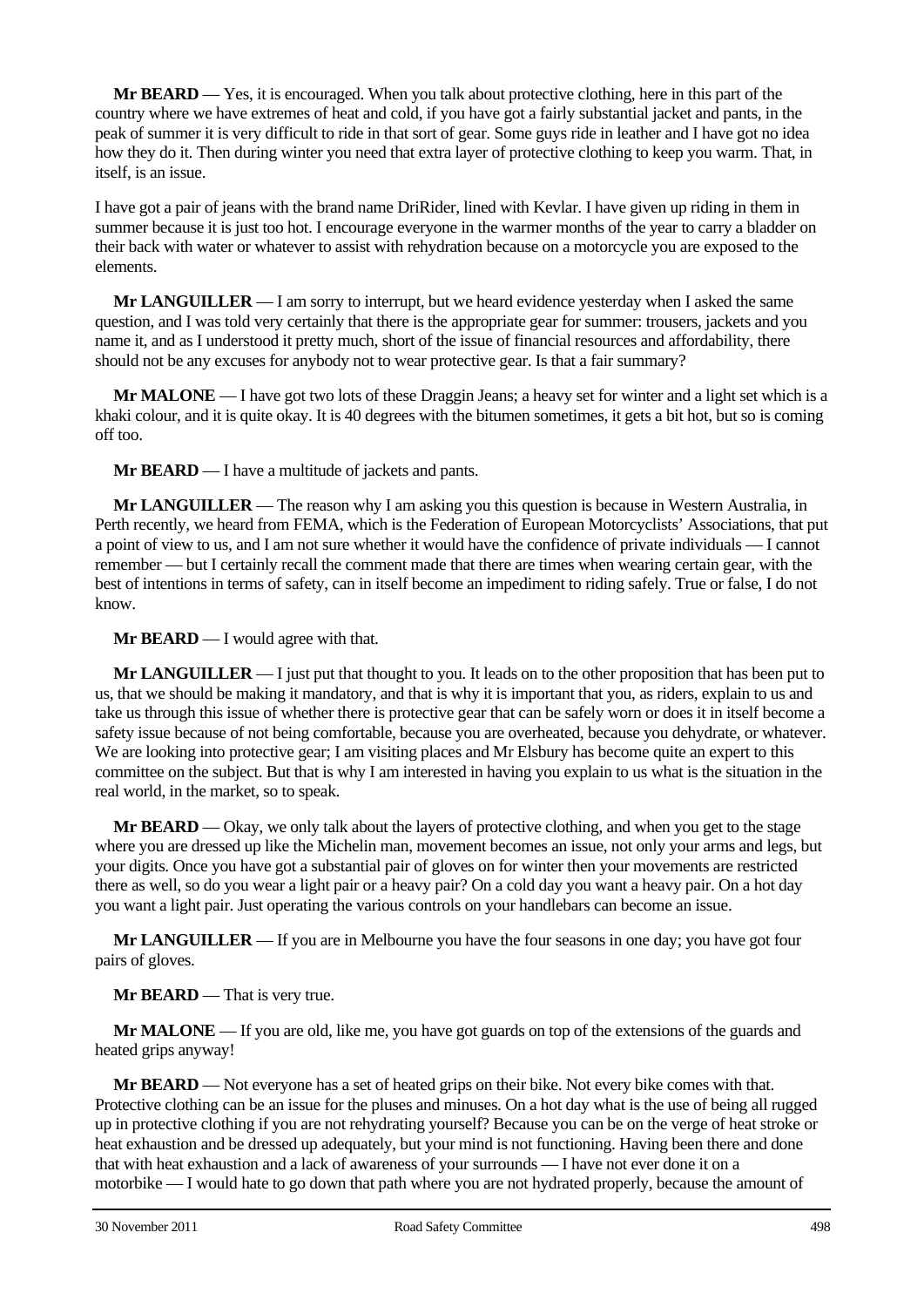protective gear in that instance would not really save you, so it becomes an issue. When we talk about a jacket and a pair of pants and gloves, on a hot day should you not have a CamelBak bladder to keep yourself rehydrated?

Driving a car is a very different experience nowadays. Most cars have got air conditioning, but you can reach across to the console and grab a can of Coke or a bottle of water or whatever. You cannot do that on a motorbike, so should a CamelBak be compulsory during summer? There is an issue for you: heat exhaustion on a motorbike.

**Mr LANGUILLER** — Is that common?

**Mr BEARD** — Yes, it is.

**Mr MALONE** — For an off-road rider, yes.

**Mr BEARD** — No, not just off-road riders. We have had a couple of guys in the last couple of years in our club who have suffered on hot days riding. It happens.

**The CHAIR** — Bill, I think Telmo has explored the protective clothing aspect. We have got some other questions to ask, perhaps in relation to being mandated.

**Mr TILLEY** — I am probably just going to finish up on the protective clothing issue. There is a question through this inquiry in relation to mandating or not mandating. Can you express a view in relation to mandating protective clothing?

**Mr BEARD** — I do not know if I would like to see that mandated. I think that comes back to an education issue. As I say, there is a lot of information coming out now, but I do think the protective side of things could be addressed initially by education.

**Mr TILLEY** — You mentioned just there VicSafe in negotiations. I have got to say it is a good show they have put on; it is terrific.

**Mr BEARD** — Thank you. There is a lot of hard work.

**Mr TILLEY** — Absolutely. You said negotiations were with VicSafe. Is that North East RoadSafe, the committee, or is it  $-$ 

**Mr BEARD** — No. I could not tell you who I spoke to. It was a telephone number from Melbourne that I sourced and got through the various channels to somebody, and there was a lack of interest there, but I did make an effort.

**Mr TILLEY** — There was some conversation, Des, when you were talking about how you would take up tail-end Charlie. We heard yesterday in some evidence that with recreational group rides and things like that when you have got a number of motorcycles you have got your spread and all that sort of thing. We heard that the leader of the group there travels consistently at the speed limit, whereas the tail-end Charlie often has to keep catching up. Is that your experience?

**Mr MALONE** — They should not have to. If you do, you are a mug, because you would be doing 130 or 140 kilometres an hour to try and catch them. What a good rider who is the leaders usually does — the ride we had on Sunday was down to Glenrowan, but he kept stopping at various points, so they would assemble. Then they would go ahead and then stop. The person who actually marks the corner has to wait for the tail-end Charlie to come down. There might have been an accident; he might be an hour afterwards. Another responsibility is the rider in front of you should keep your headlight. So someone protects — —

**Mr TILLEY** — There is a bit of military discipline there.

**Mr MALONE** — Someone protects tail-end Charlie. We had an experience last year where we had gone for a ride. Someone joined the group, and I was at the tail end. They were going to Beechworth. I thought, 'You're going to go to Beechworth', but the tail-end Charlie at the Yackandandah turn did not wait, so I went a little bit further, and the riders were not ours. I went a little bit further and a little bit further down the Buckland Gap, and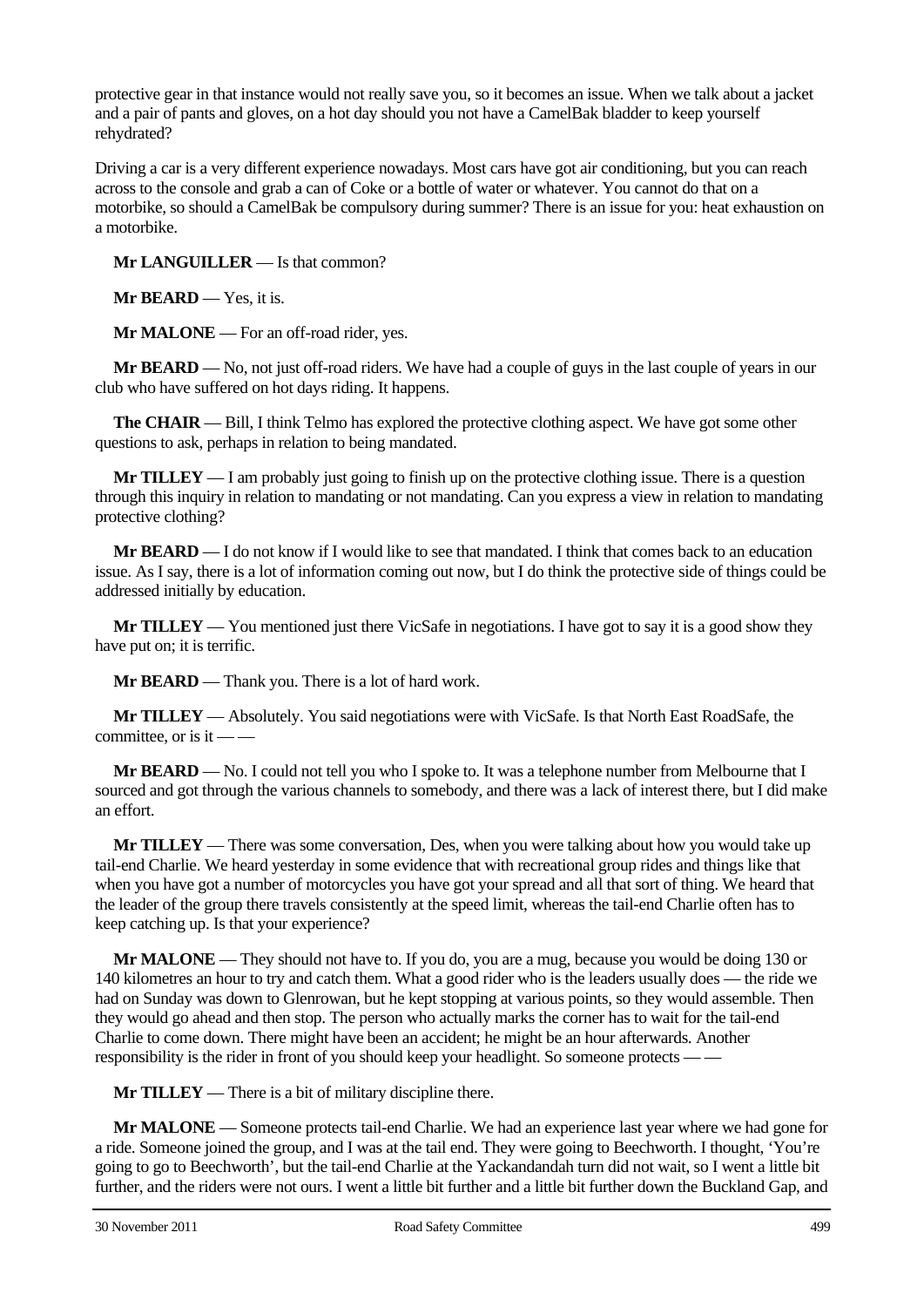I turned up in Myrtleford before the leader. They were not very impressed about that. The tail end should have stayed; he should have waited.

**Mr BEARD** — What can happen on a ride is if you have a competent rider at the lead of the ride sitting on the limit — 100 kilometres or 105 or whatever — then you have a degree of skill sit on the speed limit for every corner, because the skill level is such. Then you get somebody who will come to a corner — they might have been doing 100 — they slow down, and then they get around the corner and will speed up again. That distance opens up, and it encourages a little bit of speeding at the back of the ride to try to catch the front of the ride. It is a little bit of trouble because of the skill level. Some can, some cannot, some go a bit faster and some go a bit slower. It is a problem, and we do try to make an effort to regroup on a regular basis so that speeding from the back end of the ride does not happen. It does not always work, but we try very hard.

**Mr MALONE** — Particularly with the roads we go through sometimes. They are fairly dangerous, like that river road is a really dangerous road. People think that is 110 km all the way, and it is not exactly that.

**Mr BEARD** — Sorry. One other point that we do make on a ride is that no-one is encouraged by the ride leader on the day to break the law, because at the end of the day we all have a licence and we all know our responsibilities. For instance, if the front of the ride is getting away from you, there is no obligation on you to speed to catch up. You ride at your own pace, because the tail-end Charlie will pick you up as we go around the corner — all stages. That is how we deal. There is no compulsion to break the law. If you break the law and get stung, that is your fault. It is not my fault or the club's fault.

**Mr MALONE** — The other thing I see a lot with tail-end Charlie is people stopping to put glasses on or stopping like that and then trying to catch up again. There is also the way they approach corners. If there is a person in front, they watch his brake light. No. You should be making your own decision about which way you go around that corner, because some people go into a corner very deep and some people go around like that. If you are talking about the driver training thing, it is about two different points to go through it, like a racetrack-type thing. That takes confidence, and it takes skills. I said it to this older driver on Sunday. He was brilliant on his 250. He did exactly the right thing. I complimented him, and two or three other blokes complimented him. Good to see him back again on his little 250.

**Mr ELSBURY** — In relation to your membership base, we hear about your friend on the 250 who has come back to motorbike riding. You have also got people who suddenly decide it is time to buy a bike — they have always wanted one. They want to have a great big hog under them and thunder along the road, besides which the jackets are pretty cool that you guys wear. When someone comes back into the fold, like your friend with the 250, do you suggest to them any refresher courses, or do you say to them, 'We will take you for a bit of a ginger ride around the place just to see how you handle the bike'?

**Mr MALONE** — I have not done that officially with them, although I said my priest friend suffered me for about two years on my little 250 and went all around Lockharts Gap and all this sort of stuff on his big 1000cc BMW. He just put up with me for so long. I passed that on to two or three other people, and other people pass it on too. If you just ride on your own, you then have to get in a ride with other people too, and you have got to sort of survive that too. Our ride down to Glenrowan and back to Moyhu and Milawa was a perfect ride. There is not much in the way of hills. It is pretty good, straight open. There is a bit of highway going through Wangaratta that was a bit complicated, but that was a good ride to do with a group of people. Otherwise you have got to learn it yourself, because there is no-one telling you what to do. Then you sometimes do make mistakes going into corners a little bit too quick. You think, 'Lucky there!'. That is my mentality, as a coach driver and bus driver for many years. You just do not make the mistake before it happens.

**Mr BEARD** — I have to say in an official capacity at the club when a new member comes in in that circumstance that you are talking about, no, I do not think we do that. But in being part of a club and being bombarded with this little bit of information about rider training et cetera, in our riders brief we have prior to a ride we always point out to the rest of the riders if we have a new person with us to look after him, give him a little bit of room and take him under your wing as such. There is a minute amount of looking after him, but on an official basis of taking him for a ride or the likes, the branch or the club does not do that.

**Mr MALONE** — There is probably no stigma in going down the back either. Some people want to be up the front, so we are actually running two lots of rides for each event. We run a longer ride — about a 300 or 400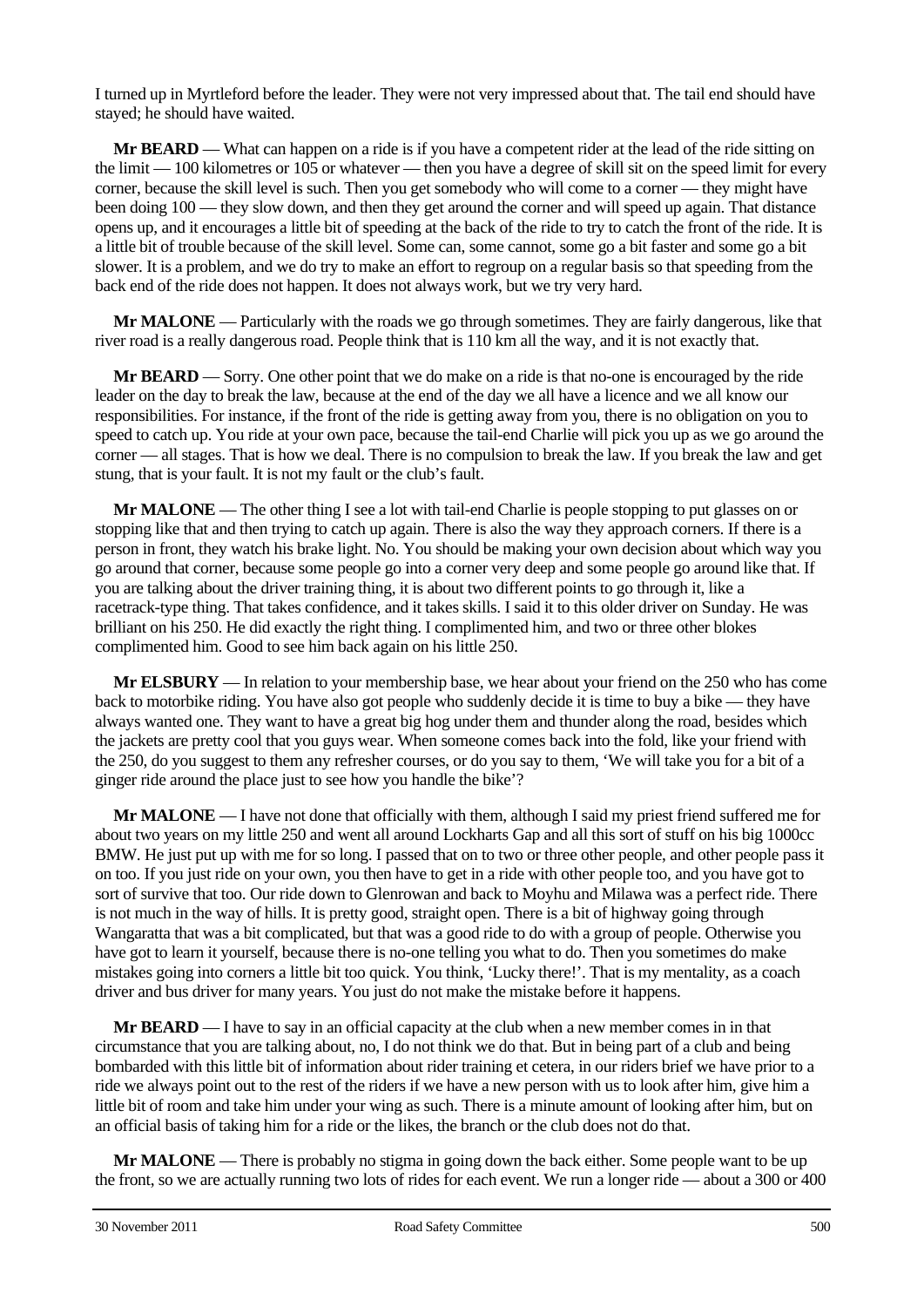ride once a month — and then a 200 ride, which was this Glenrowan one. The 200 ride was 10 Murray bridges, which was 350 or 400 kilometres.

**Mr BEARD** — We cater for both the experienced and the less experienced rider.

**Mr ELSBURY** — If tomorrow Telmo decides to walk up to your club and says, 'Can you recommend me some rider training? How much should I do? What should I do? Which group should I go with?', what do you advise him?

**Mr LANGUILLER** — Middle-age crisis, you see. That is what you are talking about.

**Mr ELSBURY** — Yes. That is why I picked you; I could not use myself.

**Mr MALONE** — If we could find that fellow in Chequered Band, an ex-policeman, I would put them straight onto him, because it is one on one, but he has got to get to Melbourne. Then you have got HART and a few other things. I think the NCI — what do they call themselves?

**Mr BEARD** — National Skills.

**Mr MALONE** — National Skills runs some kind of returning rider course as well.

**Mr BEARD** — If you are talking specifically about our district, there is a lack of training organised like that. That is going to change when Wodonga TAFE take on their new complex out at Barnawartha. They are going to put in a track out there of 1.6 kilometres, which will enable not only the TAFE to run courses but I would assume DECA and maybe even the Honda Riders Club of Australia would be able to do that.

There is a lack of training here, but if someone comes to our club in the circumstance of having returned to motorcycling, we have the information to give them to say, 'Here is what our national club, is offering', et cetera. That would be passed on. We would also mention that there are other private organisations around that run training.

**Mr MALONE** — But Telmo, they also have to have an attitude to appreciate motorcycles. If he goes and buys a big Road King and comes along, if he did not have a licence, he would not be able to get that, because he would have to go through the LAMS procedure for a start.

**Mr ELSBURY** — How much training would you expect someone to have before they come out with you on the road?

**Mr BEARD** — A licence.

**Mr ELSBURY** — Or you would like them to have.

**Mr BEARD** — I suppose it would be a good thing if someone went off and did at least one course before they recommenced riding and/or with us. That would be the ideal situation.

**Mr MALONE** — We do not take them for a test ride or anything like that. It is sort of the embarrassment factor too, but you soon know.

**Mr ELSBURY** — I also mean you are brand new and can 9 times out of 10 identify which part of the bike has to be kept on the road and which part of it has to be kept upright. Someone comes along who is brand new to motorcycling. How much training do you reckon someone like that should have before they come out on one of your rides with you?

**Mr BEARD** — Before they can join us they have to have a motorcycle licence.

**Mr ELSBURY** — Is that a full licence?

**Mr BEARD** — Yes, because we are talking about 40-plus-year-old people. To join the Ulysses Club, yes, they have to have a motorcycle licence, so I would assume to get to that stage that person has done some minor training somewhere, whether that be at National Skills, at TAFE or at DECA, to get a licence, or they have taken that to tone up their skills from their youth.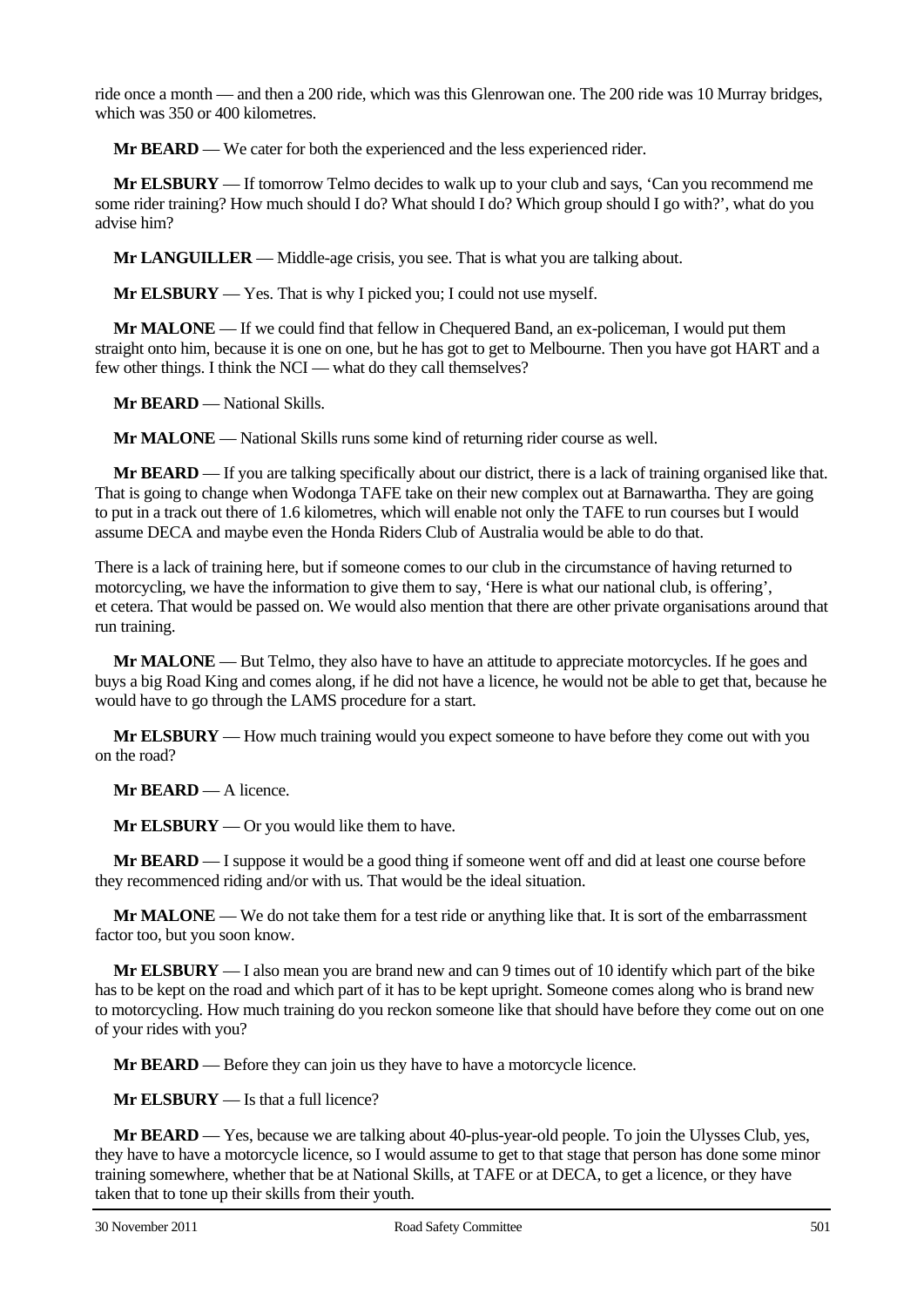**Mr ELSBURY** — You were talking about the checked band and again raised it during the last couple of questions I posed to you. Can you tell us more about that particular experience, whether or not you think that could be adapted to on-road training for people who are moving from learner to probationary rider and whether or not it would be worth it?

**Mr MALONE** — I got onto him through the BMW thing. It was an ad he had there. He was a retired police motorcycle inspector of about 14 or 15 years. It was a one-on-one thing. I knew I was getting a subsidy from BMW, and I knew I was getting a subsidy from Ulysses, so it was not going to cost me terribly much. It was about \$150 to \$200 or something. It was my bike, and I was to meet him in Keilor. I was going to go riding, but when I got to Keilor he said 'No, you've got this video presentation you've to go through', and he showed me bits and pieces of road rules, observation skills. It was a bit like a DVD you put out about safety things. I think some of the \$80 levy was used for that a while back. We are talking in Victoria. There were a couple of things I did not pick up, a few other things I did pick up, and he made me go through it. That was the first 1½ hours; it was a full-day job. Then we went for a ride doing figure of eights and all that sort of stuff on my bike through a culvert in a sort of a non-housing estate or something in Keilor. Then we started these hill starts. Keilor has got some very steep hills up that way and down that way.

**Mr ELSBURY** — It is a great part of the world.

**Mr MALONE** — I was not that impressed about it. We also had radio contact. I had a clip-on radio here, and he had one too so he could talk to me and tell me, 'Good idea', or, 'Not such a good idea'. The final thing was city traffic manoeuvring, which I knew a little bit about. I hated crossing tram tracks and things, and 5.30 p.m. on Mount Alexander Road is a place I do not want to be when I am on a motorbike if I can help it.

**Mr ELSBURY** — I am going off with HART in a couple of weeks time. It will be me and three others plus the instructor. It will not exactly be one-on-one training but certainly as close as you seem to be able to get to it at the moment on road.

**Mr MALONE** — HART do a very good job.

**Mr BEARD** — For the money, yes.

**Mr MALONE** — They did the Oran Park thing. We had about 20 there at the AGM. We had six instructors from New South Wales and six from Victoria, so that was pretty intensive. Going round Orrong Park was interesting. At the end we had to laugh because the fellow said, 'Any questions?', and I said, 'What about towing a trailer?'. The fellow said, 'How many of you blokes have trailers?'. About 10 of the 20 had trailers, and he said, 'That's a completely different operation', compared to what we were doing with single things. But you have towed a trailer for years. I have never towed a trailer; I do not want to tow a trailer.

**Mr PERERA** — You mentioned that protective clothing is not suitable because of the different weather conditions. Apart from the helmet, do you think any other protective gear should be made mandatory?

**Mr BEARD** — Mandatory? I do not know. Gloves are a good thing because of the digits. There is a variety of clothing out there that is available. There are summer jackets that are made up of netting with various pieces of armour. That does help, but hot weather and protective clothing is a hard hurdle.

If I can just go back to Damien, a couple of years ago he was on his way through here to Canberra and pulled up at the service station out at Lavington. It was a fairly hot day, and seeing all these motorcyclists hop off their bikes in the mid-afternoon — I do not know what the temperature was, but it was summer — with red faces and the like, they could have all done with a CamelBak. As I said, the protective clothing is good, but physically if you are not there, it would not matter what you wear. It is not just protective clothing; there are a lot of other things that come into play.

**Mr PERERA** — You do not think any protective gear should be made mandatory?

**Mr BEARD** — I would have to say in that instance, no. That is my personal point of view. I am pretty happy with the option of riding with gear. I make that option depending on where I am riding and who I am riding with. If I am by myself sometimes, I may just wear a T-shirt, a pair of jeans and a pair of gloves. On other days I will wear the whole lot.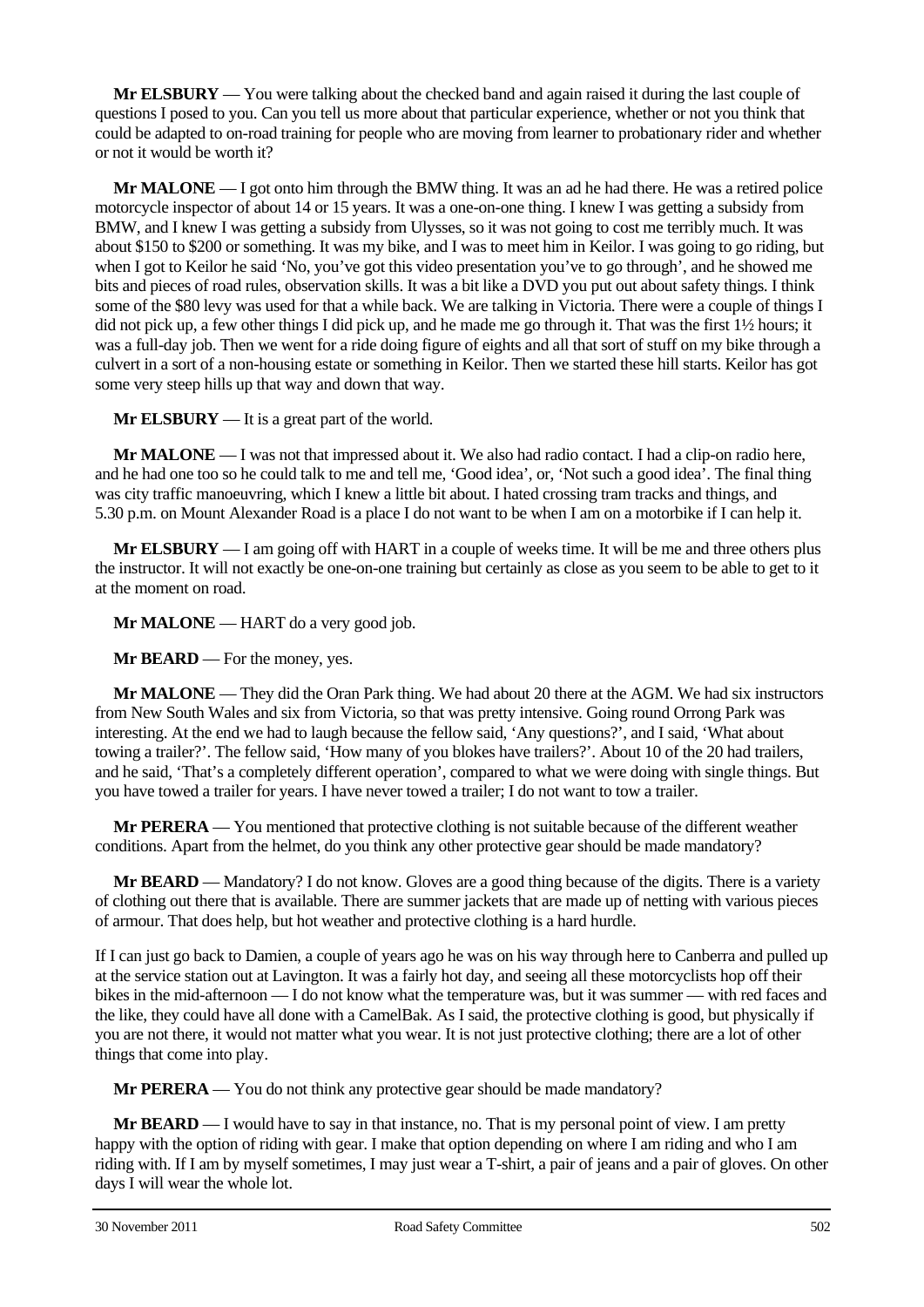**Mr PERERA** — What other specific outcomes would you like to see from this committee's inquiry?

**Mr BEARD** — I might hand that one to Des, because Des has read the whole lot. I have been away for a month.

**Mr MALONE** — My first concern — when I knew it was coming I looked at it, and then I contacted Natcom, and they gave me this 80-page thing called the national strategy for road safety. It says 2011 to 2020. I thought, 'That's a national one. What's the Victorian parliamentary committee doing, and what's New South Wales doing?'. There has got to be some integration between the various committees doing something on road safety, with television and things like that too. Someone else — I think Tony Ellis — sent me bits and pieces, and I looked at all these 30 or so submissions you have had to look at. RACV, I looked at that one; I looked at DECA; I looked at Victoria Police and Maurice Blackburn and then read that a lot of people had put a lot of time into giving you information. But what are you going to do with the information? One thing I can see you are talking about is: are we going to mandate that people wear protective clothing? I am a bit like Rex; I always wear protective because I am old and I just do it.

The other thing is that the BMW Club have a little triangle, and they say 'Safety is an attitude, not just a word'. If you have not got that attitude, no matter what you do, you are going to take a shortcut. They say, 'You are going to take a shortcut, and you will run into something on the shortest trip. It will not be your big trip over to Alice Springs or anything like that; it will be on the little local ones where you will have your problem'. I do not know how we get that message about attitude to people. I am very keen on motorcycling. My wife is not as keen now and will not come. 'Secret men's business. Go on your own'. She used to come, and she is concerned that when I get there I contact her and say what has happened. She will not even let me out without a visibility vest on. That is why I am always tail end. I have the fluoro vest on the back. Everywhere I go I have always got that on. I am not riding today; it is too wet.

**Mr PERERA** — Would training help to change attitudes?

**Mr MALONE** — Training would get the attitude in. Yes, it would. I can remember my first course at Winton. They put a couple of bikes in front of me to make me go around the corners properly because I was not doing it properly. I was going around gently like in a car, and that is not the way you do it.

**Mr PERERA** — So it is fair to say that one of the outcomes you would like to see some more training?

**Mr MALONE** — Yes, there is talk about a graduated training scheme somewhere, isn't there? Then again I am thinking of two other things. Motorcyclists need specialists, but when I look at some of the stats from Victoria Police I think the motorcyclists had about a 23 per cent contribution and cyclists had about a 33 per cent contribution; definitely not at the same speed. Cyclists seem to get a fair bit of money. They seem to get a lot of attention. They seem to get special lanes and things and do not pay registration or safety levies either, do they. A few of you have heard that one.

**Mr BEARD** — You have talked about training. Des has just mentioned that the BMW Club subsidises training; the Ulysses Club subsidises training. Not everybody is a member of a motorcycle club. I do not know what the Harley's Angels group do in relation to training. Whether or not it subsidises it, I do not know. It comes back to expense. Some people do not have that discretionary spending to allocate to it. We now have a workforce; we all work at different times. Saturday and Sunday have disappeared. To be able to say, 'We will run a course on Saturday' might lock it out for a lot of people. There have to be a lot of options if you are going to provide training. It cannot just be Saturday and Sunday. It has to be available to people at reasonable times that suit today's lifestyle. It is an expense.

**Mr LANGUILLER** — If I may, I will draw your attention to this matter. I and committee members have heard conflicting views about new technologies that can enhance — or otherwise — riding safely. Can I draw your attention to two articles you have in the newspaper. There is one in this one; the other one is in this other one. I mean the one on wind noise. I will clarify that: we are not talking about the one on the bottom but this one. It says, 'Stop wind noise — hear music'. Can you comment on that?

**Mr MALONE** — I wear those ear mould plugs all the time but have no music. Some people have got iPods going all the time.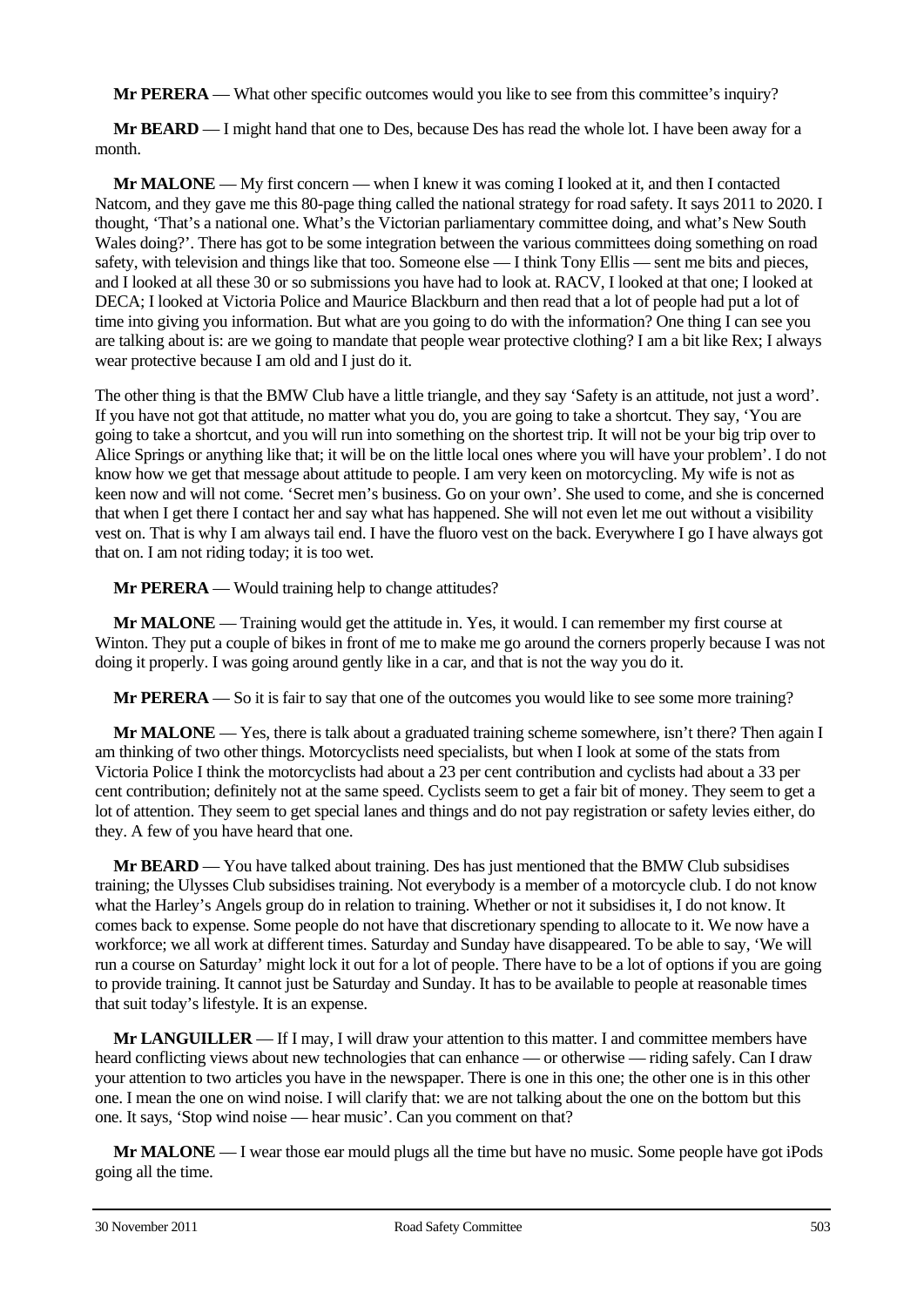**Mr BECK** — It sort of contradicts the whole thing.

**The CHAIR** — We can take interjections from the back row, but we need your name and your contact particulars. Your name, please?

**Mr BECK** — David Beck, PO Box 18 Lavington, New South Wales 2641.

**The CHAIR** — I might get you to give your telephone details to our executive officer afterwards.

**Mr BECK** — In relation to the likes of iPods and things like that, modern technology impacts on all aspects of road safety. Like Des, I have been a coach driver for many years. I have been a motorcyclist for 34 years. I have held a motorcycle licence from the time I got my licence. I am a current member of this local Ulysses Club. I have been a member of the Ulysses Club in the central west of New South Wales.

**The CHAIR** — I will just check a couple of things, David. Are you here for the open forum session at 12.30 p.m. or as part of the Ulysses delegation?

**Mr BECK** — No, I am here for the open forum session.

**The CHAIR** — I suggest then that we save your full commentary for the open forum, if that is okay. We will be commencing that shortly. I want to take your interjection, though, so to speak.

**Mr LANGUILLER** — If you can make a comment on the use of GPS — we have heard conflicting views — and the 'hear the music' type of gadget that presumably your magazine, or this magazine, is encouraged to be used by motorcyclists?

**Mr BEARD** — Talking about hearing aids for motorcyclists, I also use those. They seal out a lot of the wind noise, and, yes, you have the option to put an MP3 player through. I use it; I do not use it all the time. I must admit that when riding between here and Melbourne the music or a radio station is an added bonus. It breaks the monotony of sitting on the freeway. I like to think that I use it responsibly. It is not only those ones that provide you with music communication; just an ordinary phone earplug, I think, is essential on a motorcycle because of the wind noise. It has an effect on your hearing, but I think you just have to treat them responsibly when you use them.

In terms of some of those gadgets that you can get — I do not have them — you can put a GPS unit through the earphones. You can put your music through them, and then you can put a bike-to-bike communication through them.

**Mr MALONE** — And a phone.

**Mr BEARD** — And a phone. You have an option to put a lot of things there. They are all distractions and have to be used accordingly.

**Mr LANGUILLER** — What about the GPS?

**Mr BEARD** — I have got a GPS on my bike. I use it now, because I am absolutely petrified of a speeding ticket. The GPS gives me 100 per cent accuracy on my speed. I use it all the time.

**Mr LANGUILLER** — It does not distract you? We heard it can be distracting. On that basis, you only have to look down and whatever and then suddenly you have just missed something. I am just asking your view in terms of your experience of riding.

**Mr BEARD** — I just returned from Queensland having done 1500 kilometres, and I used it. I do not think it created a distraction for me. I look at it if I need it. A lot of that was on country roads. I could not give you an experience of riding through Melbourne city, but I use it. I treat it responsibly.

**Mr MALONE** — I have one in the car, which I use in a limited way. I have got the ear moulds which I have to use because of the wind noise on the bike.

**Mr LANGUILLER** — But you are listening to music?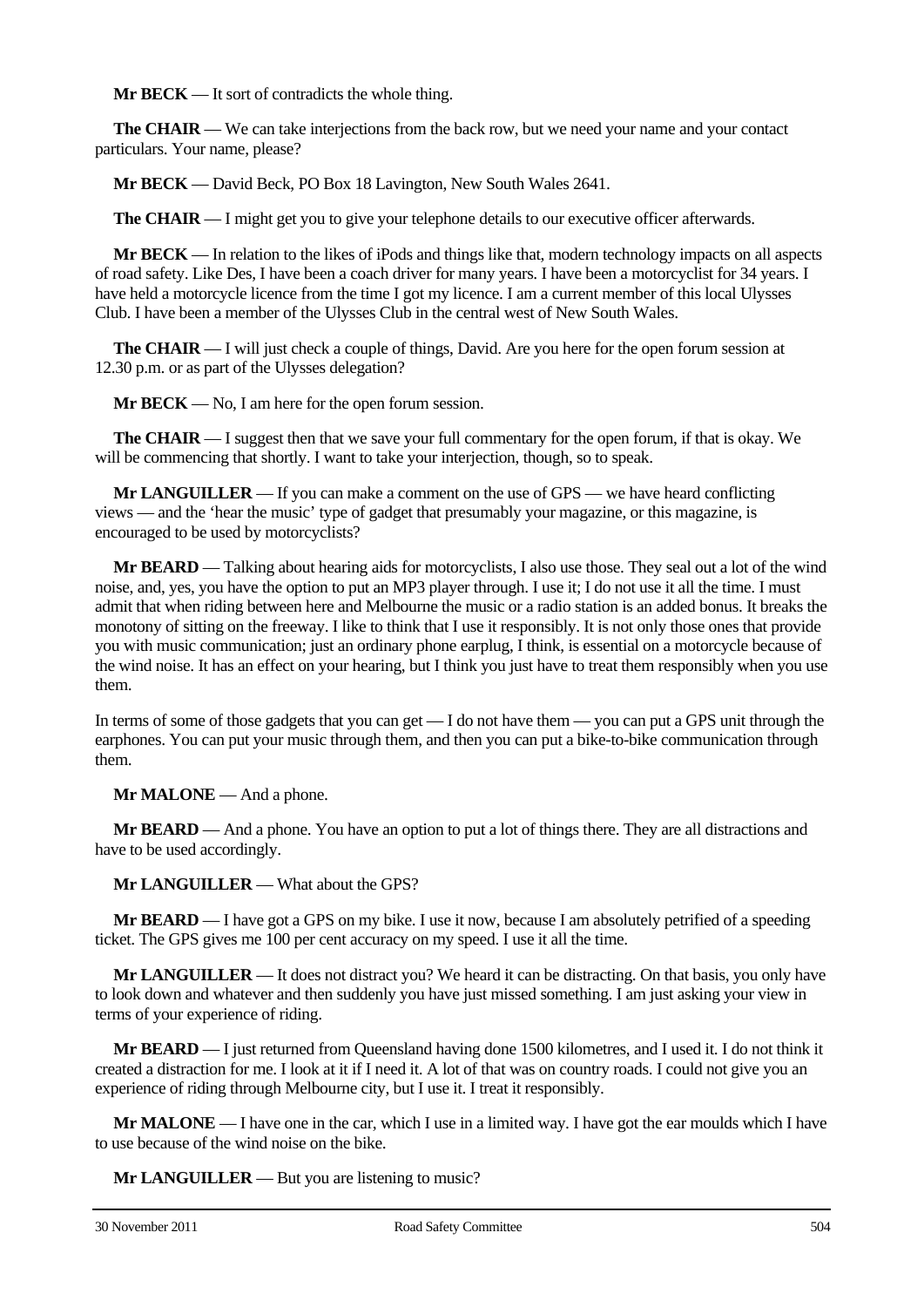## **Mr MALONE** — No.

**Mr LANGUILLER** — Why not? It could be entertaining.

**Mr MALONE** — I don't like it much.

**Mr LANGUILLER** — Do you think it safe? I must tell you that I have tried wearing ear plugs in the car. It makes a big difference in terms of listening to music when the plugs are right in my ear and I am listening to the radio from the car's speakers. There is a difference in terms of my capacity to detect potential issues and noises. Whether that is the case or not on bikes, I do not know. I do not ride a bike.

**Mr MALONE** — We see a lot of people, from the buses just walking across roads. They do not need it; they do not hear. I have actually got an iPod. One earplug is broken, so I have one plug in and one ear open. I find that is quite good. I have the music here, and then I get the birds and the tooting here. With those earplugs, by the way, you can talk at about the same volume I am talking now, and you still can hear. It just keeps the wind noise out. They are not completely dead — the ear mould ones that you were talking about in those ads?

**Mr BEARD** — In regard to those particular ones there, yes they put the sound right down into your ear canal.

**Mr LANGUILLER** — Can I finally ask you, what is the percentage, from your observation, in your club? How many riders use it? Is it 1 in 10 or 5 in 10, do you think?

**Mr BEARD** — There are quite a few riders. It might be 5 in 10. There are quite a few members in our branch who use ear protection — a lot; probably more than 5 in 10.

**Mr LANGUILLER** — I am not referring to the protection one; I accept the protection one. The question is about listening to music that is potentially loud. That is the one I am talking about.

**Mr BEARD** — There would be a lesser number than that. Not everybody has an MP3 player. Maybe on a long ride you might get a few.

**Mr MALONE** — They have the headphones in the bikes they sell, the big Harleys and the big BMWs. There would be music coming out of them if you want to listen to music.

**Mr ELSBURY** — Even the small BMWs.

**Mr MALONE** — If you want to pay 40 grand for that.

**The CHAIR** — Rex and Des, thank you for your comments to our inquiry. We appreciate the time you have given and the time you have spent reviewing the documents. We trust you will find our report of some interest when we deliver our findings.

**Mr BEARD** — Thank you very much for allowing us the opportunity to speak and participate in this. I will just make one more point. Here we are in 2011. If you remember back to the early 1970s, the *Sun* newspaper in Melbourne used to put on its masthead that there was 1032 people killed on the roads in Victoria per annum. Things have changed big time. We are now down to around about the 330 per year mark being killed on the roads across all vehicles, including bikes, trucks et cetera. In that respect, I think every Victorian should be given a pat on the back. Cars have become a little bit safer, and bikes, even though they are less safe than a motor car, have benefited too from some of the developments — ABS braking et cetera — over the years.

I look at the population of vehicles on the road and the amount of kilometres some people drive. A taxidriver has more chance of having an accident than I have, because he is on the road all the time like a truck driver. There is this big push from the bureaucracy; I think it is trying to achieve the impossible of a zero road toll. In relation to today's population on the roads, 330 is not a bad effort.

I would not like to be traumatised; I have had a couple of serious car accidents, but they have not involved deaths. I think in one respect, where we are today with the amount of cars on the road, at 330 we are travelling really well. If you looked at that graph, if it had continued from the 1970s, hypothetically, to where it could